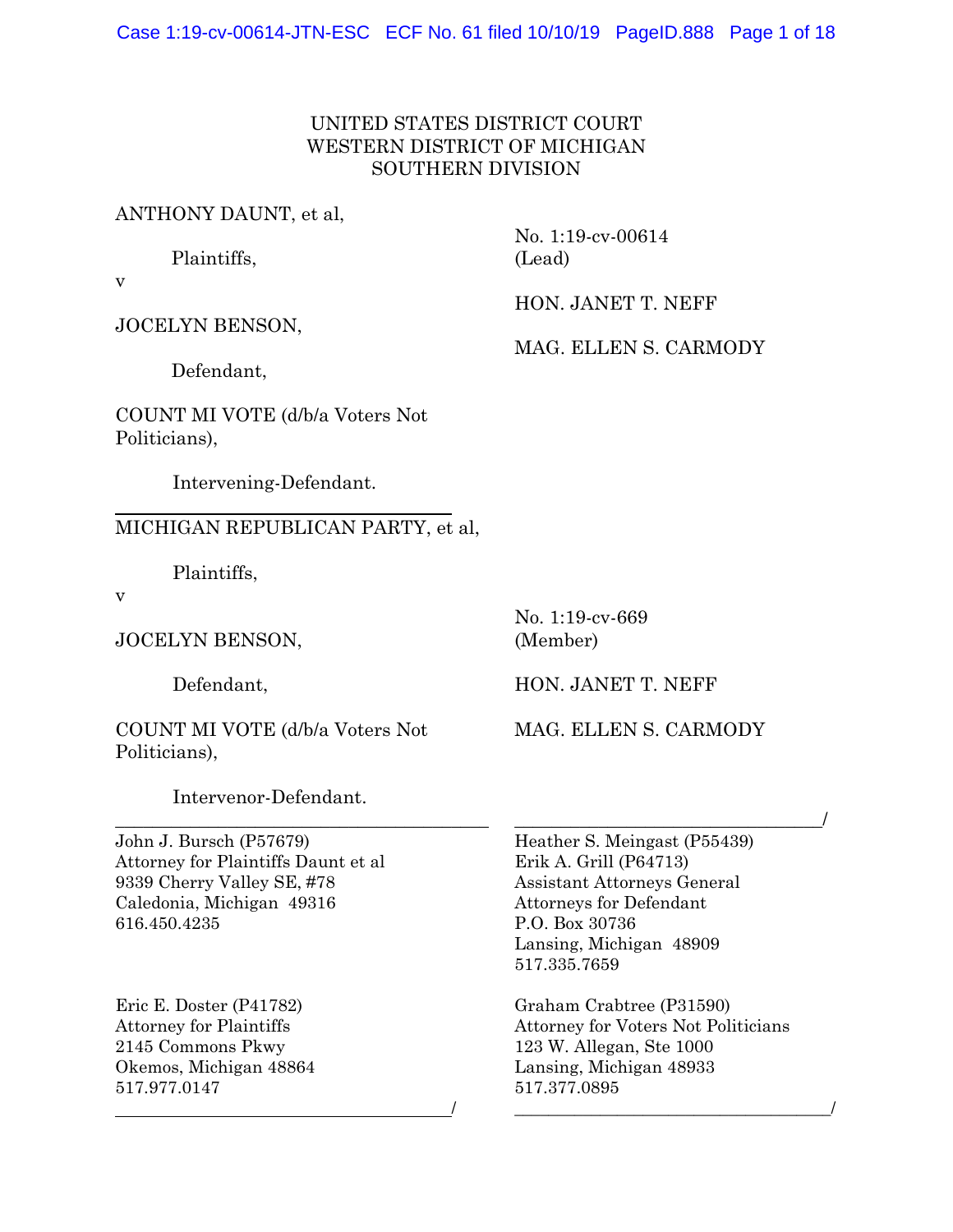# **TABLE OF CONTENTS**

## Page

| А. |                                                                                                                                   |  |
|----|-----------------------------------------------------------------------------------------------------------------------------------|--|
| В. | The categories of persons excluded from Commission eligibility                                                                    |  |
| C. | The numerical composition of the Commission is constitutional10                                                                   |  |
| D. | The limitation restricting Commission members from discussing<br>the topic of redistricting outside of public meetings or written |  |
|    |                                                                                                                                   |  |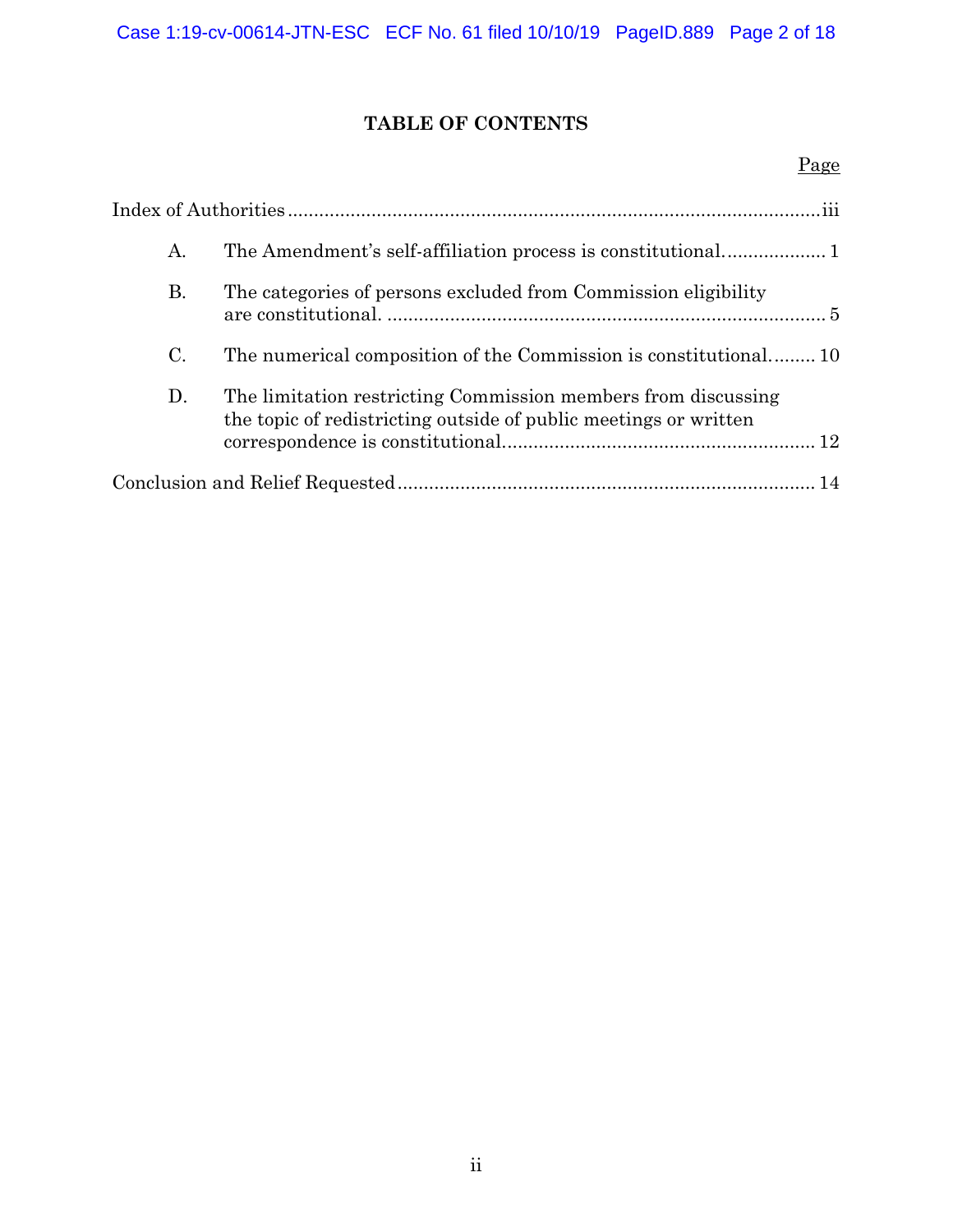# **INDEX OF AUTHORITIES**

## Page

## **Cases**

| Am. Booksellers Found. for Free Expression v. Strickland, 601 F.3d 622 (6th     |
|---------------------------------------------------------------------------------|
|                                                                                 |
|                                                                                 |
|                                                                                 |
|                                                                                 |
|                                                                                 |
|                                                                                 |
|                                                                                 |
|                                                                                 |
|                                                                                 |
| $\emph{Loftus v. Bobzien, 848 F.3d 278 (4th Cir. 2017)  (2017)}$                |
|                                                                                 |
|                                                                                 |
|                                                                                 |
| U.S. Civil Serv. Comm'n v. Nat'l Ass'n of Letter Carriers, AFL-CIO, 413 U.S.    |
|                                                                                 |
|                                                                                 |
| United States v. Mississippi Valley Generating Co., 364 U.S. 520 (1961) 6       |
| Wash. State Grange v. Wash. State Republican Party, 552 U.S. 442 (2008) 2, 4, 9 |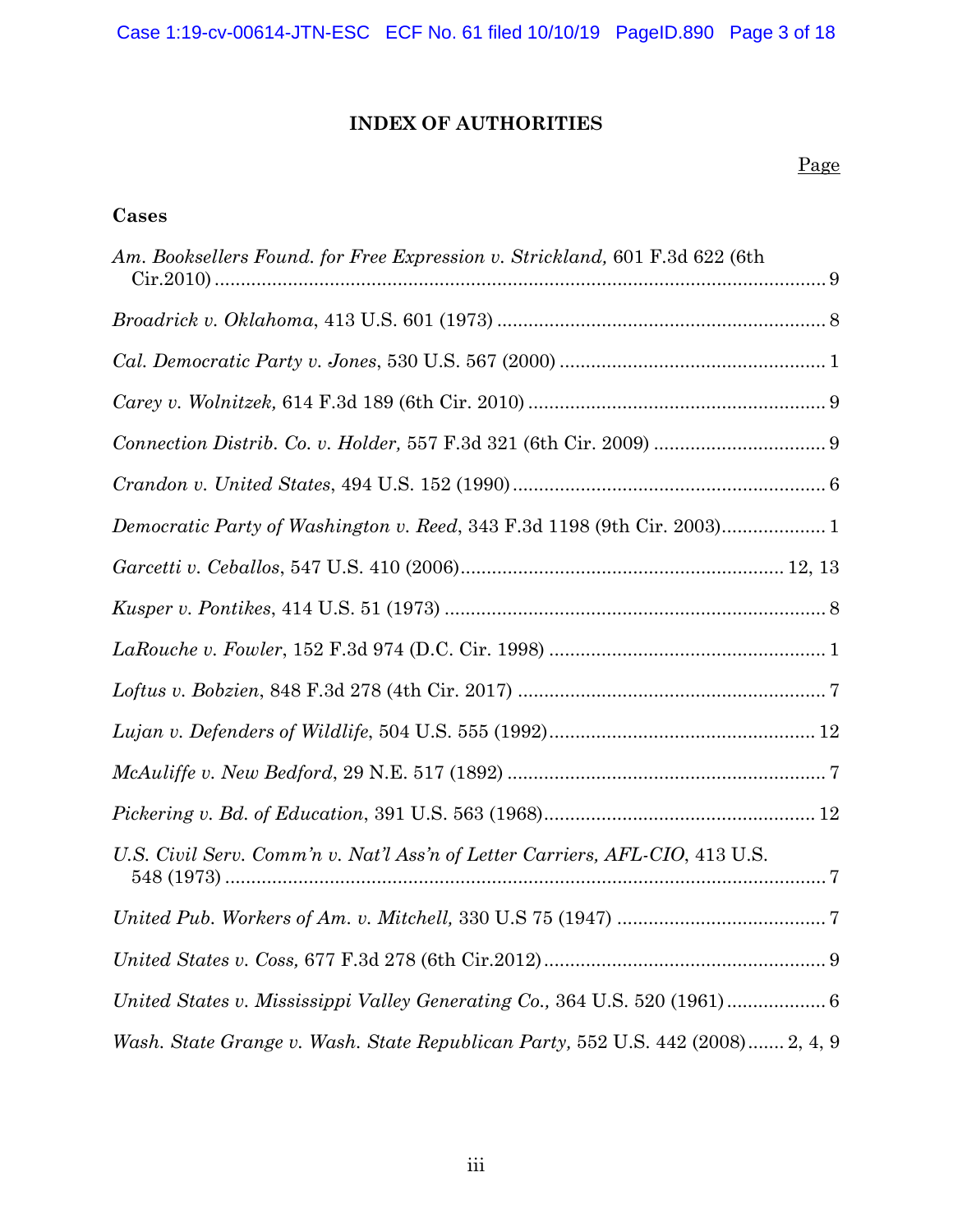# **Constitutional Provisions**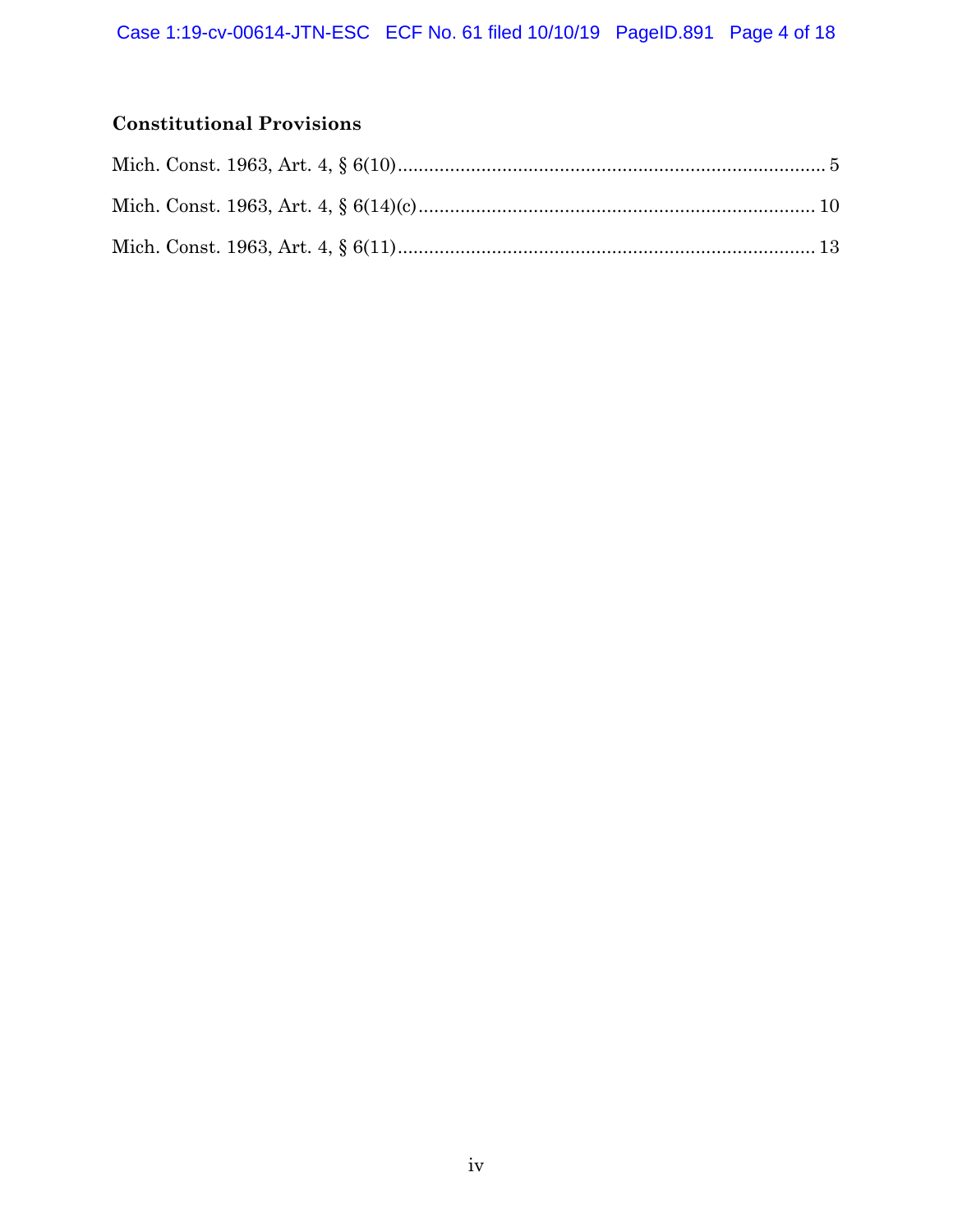### **DEFENDANT SECRETARY OF STATE JOCELYN BENSON'S REPLY IN SUPPORT OF HER MOTION TO DISMISS**

#### **A. The Amendment's self-affiliation process is constitutional.**

MRP's argument is presented as though they had binding authority that controls the outcome of this case, when the reality is that none of the cases they cite are on point or compel a particular outcome in this case. MRP continues to rely on *Cal. Democratic Party v. Jones*, 530 U.S. 567 (2000) and *Democratic Party of Washington v. Reed*, 343 F.3d 1198 (9th Cir. 2003), without really addressing the critical distinction that those cases dealt with *nominees* for partisan political office that would go on to represent the party in a subsequent election. There is a considerable and essential difference between a party's nominee for public office, and a voter who simply affiliates themselves with one of the parties.

Notably, MRP also cites to *LaRouche v. Fowler*, 152 F.3d 974, 996 (D.C. Cir. 1998) for the proposition that, "[t]he Party's ability to define who is a 'bona fide Democrat' is nothing less than the Party's ability to define itself." MRP's citation for this premise encapsulates their fundamental misunderstanding that underlies their claim: nothing about the Amendment or the Commission has anything to do with who is or who is not "bona fide" anything. Commissioners are not chosen to advocate for public policy, or to defend party platforms. They are not there to be champions for Republican or Democratic values. Commissioners' positions on the political issues of the day are categorically irrelevant to their service on the Commission. Their only function is to decide the boundaries of districts within which legislators will seek to be elected, and to draw a fair map. The fact that the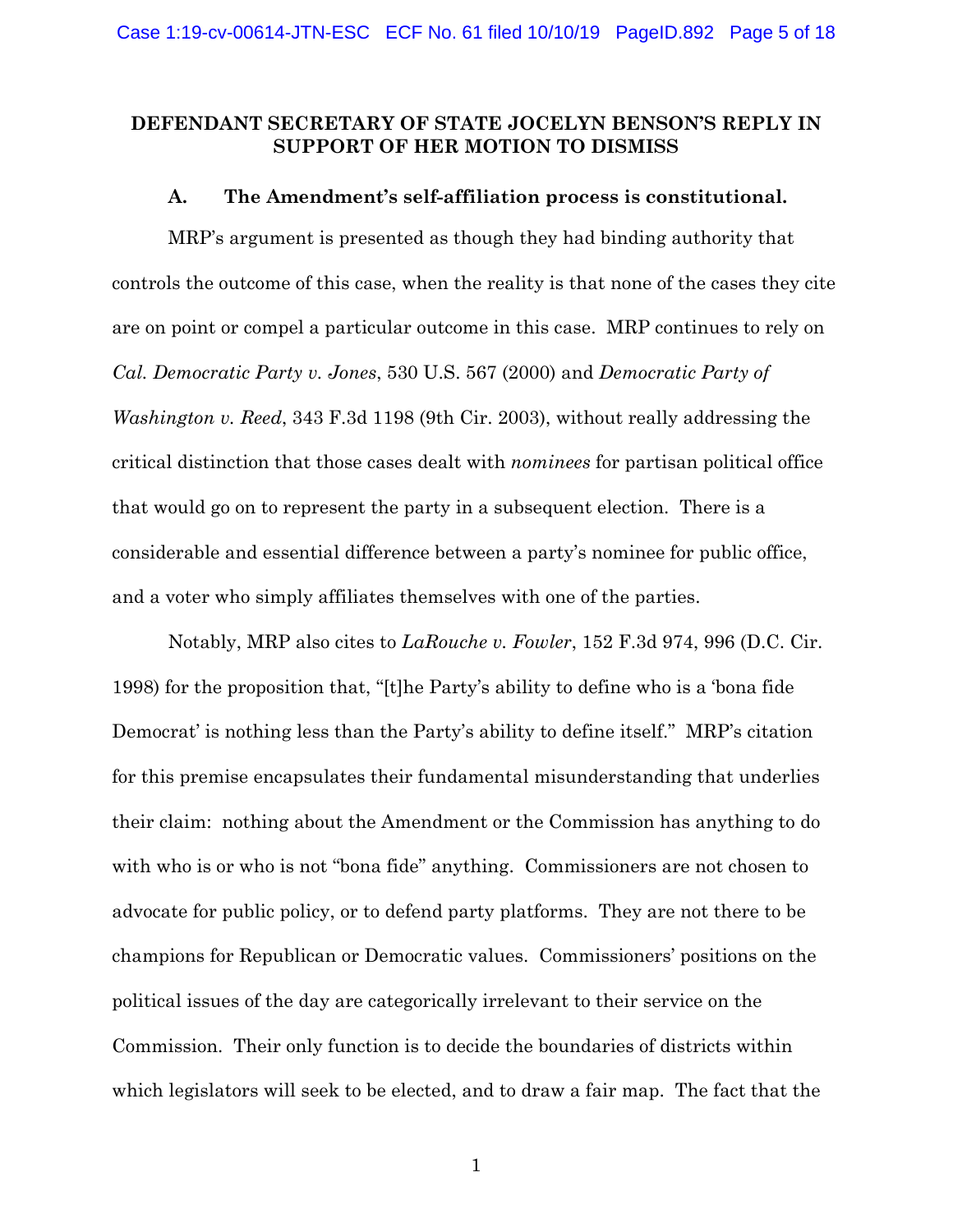#### Case 1:19-cv-00614-JTN-ESC ECF No. 61 filed 10/10/19 PageID.893 Page 6 of 18

Plaintiffs appear to believe that this function is so intrinsic to the ideologies of the major parties that it can only be done by hand-picked party operatives does much to confirm many of the rationales advanced in support of the Amendment.

Again, it bears repeating that there is there is no such office as "Republican Commissioner," and the four Republican-affiliated Commission positions are not even required to be members of MRP. They need only attest, under oath, that they affiliate themselves with one of the two major parties, or neither of them. The purpose of declaring an affiliation is not to name themselves champions of a party's ideals—merely that their biases and preferences be known so that the balance of the Commission will not be randomly skewed in favor of a party. MRP is not being required to adopt or accept commissioners as party members or representatives, and the commissioners need not be recognized or imputed to represent any party. Nothing about the process provided in the Amendment impugns any right of association under the First Amendment.

Because Commissioners are not partisan offices and have no role in championing party ideals, *Jones* and *Reed* are inapt and offer little instruction on the outcome of this case. Significantly, the United States Supreme Court has already rejected extending the *Jones* decision to situations that do not involve party nominees. In *Wash. State Grange v. Wash. State Republican Party*, 552 U.S. 442, 453 (2008), the Supreme Court rejected a challenge to a blanket primary that was essentially the same used in *Jones,* for the nomination of *non*-partisan candidates.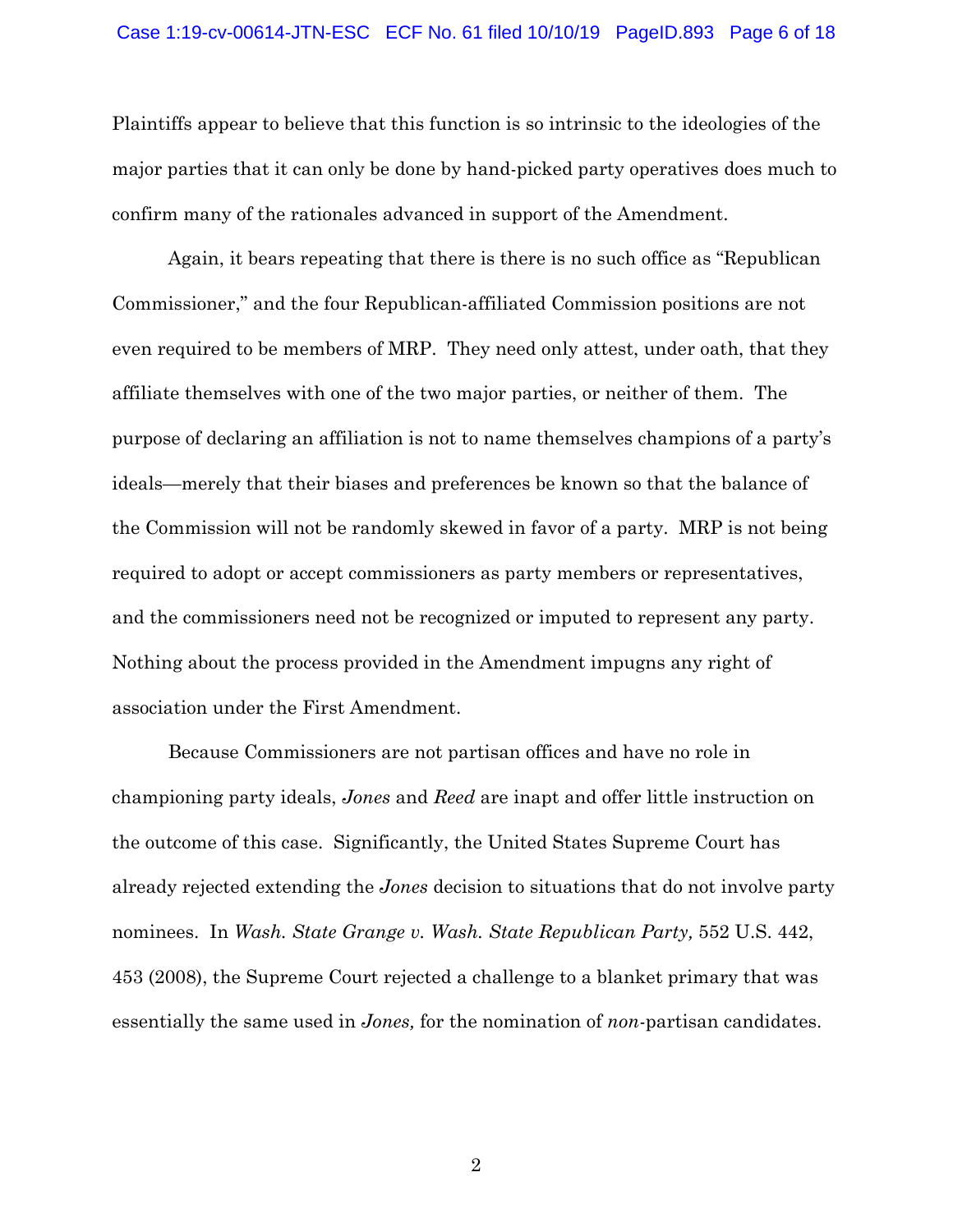The plaintiffs there raised a similar "right to association" claim as Plaintiffs raise

here, but the Supreme Court held:

The flaw in this argument is that, unlike the California primary, the I-872 primary **does not, by its terms, choose parties' nominees**. The essence of nomination--the choice of a party representative--does not occur under I-872. **The law never refers to the candidates as nominees of any party, nor does it treat them as such.**

\* \* \*

Respondents counter that, even if the I-872 primary does not actually choose parties' nominees, it nevertheless burdens their associational rights because voters will assume that candidates on the general election ballot are the nominees of their preferred parties. This brings us to the heart of respondents' case--and to the fatal flaw in their argument. At bottom, respondents' objection to I-872 is that voters will be confused by candidates' party-preference designations. Respondents' arguments are largely variations on this theme. Thus, they argue that even if voters do not assume that candidates on the general election ballot are the nominees of their parties, they will at least assume that the parties associate with, and approve of, them. This, they say, compels them to associate with candidates they do not endorse, alters the messages they wish to convey, and forces them to engage in counterspeech to disassociate themselves from the candidates and their positions on the issues.

We reject each of these contentions for the same reason: They all depend, not on any facial requirement of I-872, but on the possibility that voters will be confused as to the meaning of the party-preference designation. But respondents' assertion that voters will misinterpret the party-preference designation is sheer speculation. It "depends upon the belief that voters can be 'misled' by party labels. But '[o]ur cases reflect a greater faith in the ability of individual voters to inform themselves about campaign issues.'" **There is simply no basis to presume that a well-informed electorate will interpret a candidate's party-preference designation to mean that the candidate is the party's chosen nominee or representative or that the party associates with or approves of the candidate.** [Emphasis added, citations omitted].

Id. Likewise, MRP's challenge to the self-affiliation of commission applicants is also, at its core, premised upon a misplaced fear that the public will be confused by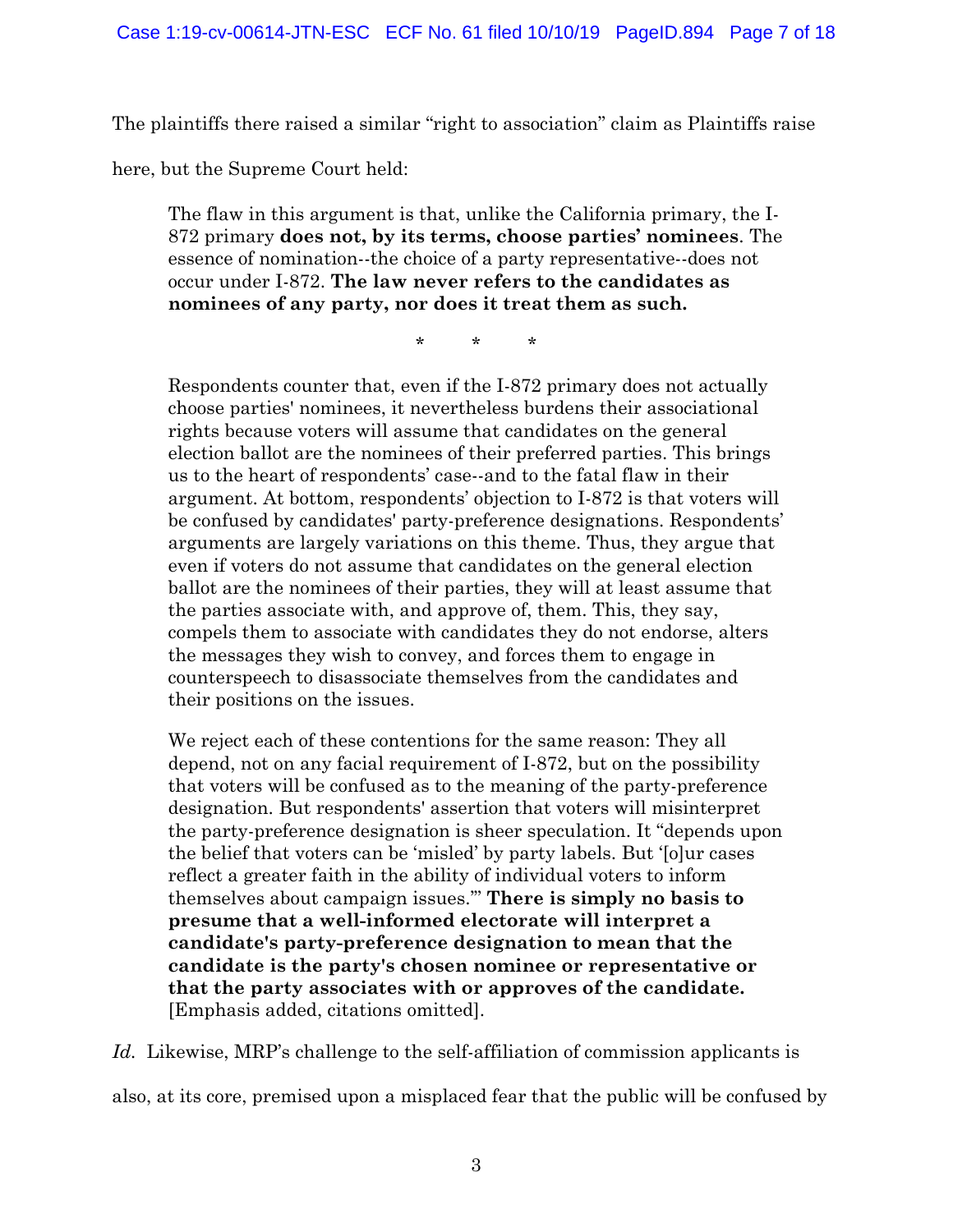#### Case 1:19-cv-00614-JTN-ESC ECF No. 61 filed 10/10/19 PageID.895 Page 8 of 18

the self-affiliation of the Commissioners. As a result, MRP's arguments fail for the same reason the arguments in *Washington State Grange* failed. Like the Washington statute discussed by the Supreme Court, Michigan's constitutional Amendment does not refer to Commissioners as party nominees, and they are not treated as such. Because the Supreme Court has already held that political parties' associational rights are not infringed by selection processes that do not involve choosing a party's nominees, or by a person's self-identification of political preferences, Plaintiff MRP's claims are contrary to law and must be dismissed.

MRP next takes issue with the ability of Democratic legislators to strike Republican-affiliating applicants. Again, this argument is expressly premised upon the belief that Commissioners will be party standard-bearers, which they are not. Consequently, the use of strikes by the legislative officers of the opposing party has nothing to do with the ability of a party to choose their nominees for partisan offices or to engage in political association.

It also warrants some discussion that, while the rationale for striking an applicant is not limited or prescribed by the Amendment, it would be strange for a strike to be premised upon an applicant's ideological stances on political issues rather than their ability to fulfill their duties in drawing legislative districts. Commissioners are drawing map lines, not passing legislation. An applicant could have views that are abhorrent to the opposing party, but still be rational and open to reasoned arguments about district boundaries. In other words, it is possible for an applicant to both have strongly-held partisan beliefs *and* desire electoral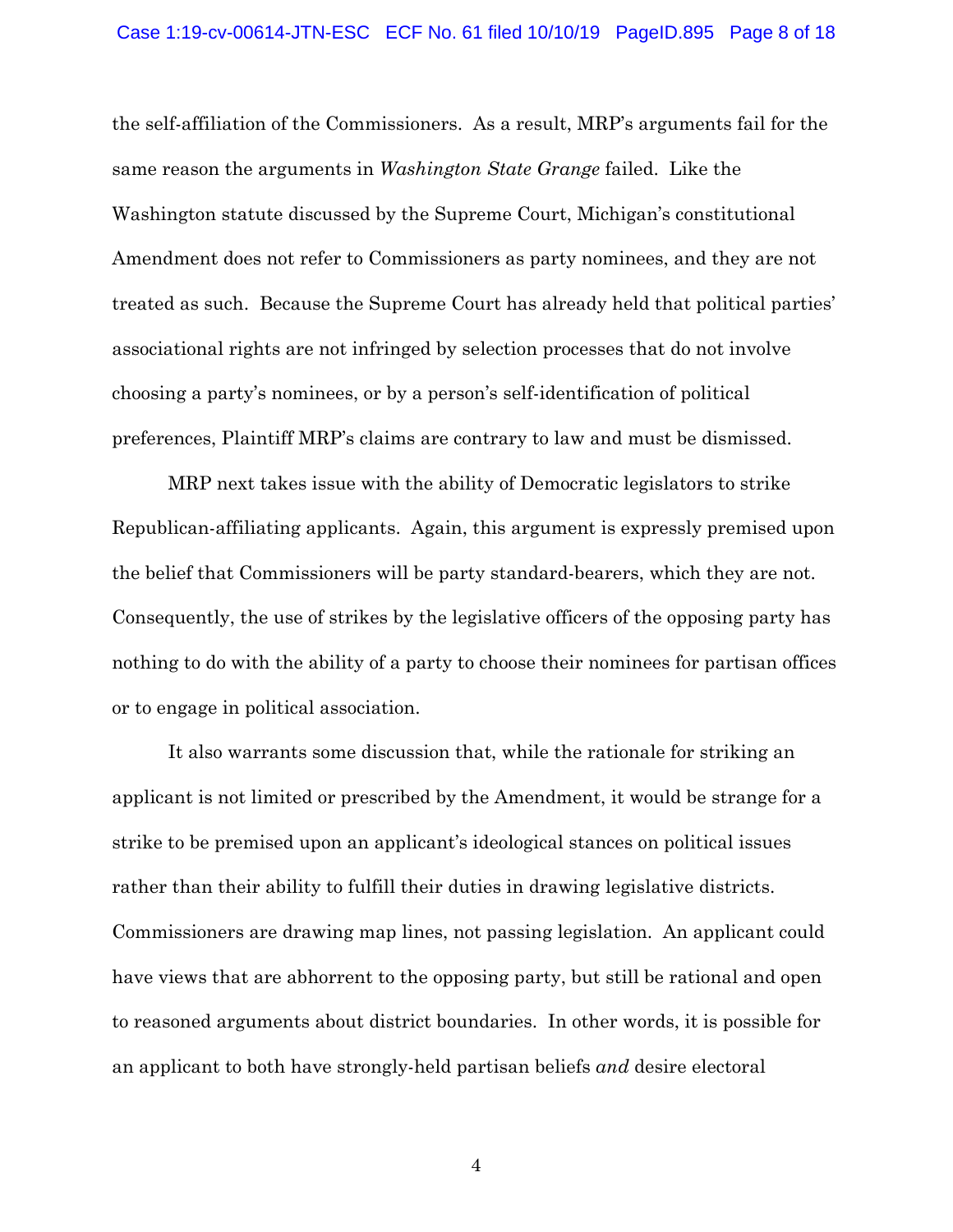#### Case 1:19-cv-00614-JTN-ESC ECF No. 61 filed 10/10/19 PageID.896 Page 9 of 18

districts that are not driven by partisan gerrymandering. And in any case, the Commission *must* include four members who self-affiliate as Republicans regardless of how Democratic legislators use their strikes.

The fact than an applicant might be perceived as "too" Republican, as phrased by MRP in their response (R.54, PageID 743), would be a waste of a strike where that applicant would otherwise be a potential vote for a map that both parties could accept—especially without knowing the identity of the substitute. There is no apparent advantage to be gained by the opposing party through striking an applicant for being "too" much an adherent of a party's ideological positions. As a result, MRP's hypothetical offers little reason to invalidate the will of the Michigan electorate as expressed through their adopting of the Amendment.

### **B. The categories of persons excluded from Commission eligibility are constitutional.**

The individual Plaintiffs in these cases are the type of political insiders that the people of Michigan voted to exclude from public service on the Commission. And tellingly, not one of the Plaintiffs declared that—if selected to serve on the Commission—he or she would or could "perform his or her duties in a manner that is impartial" and that would "reinforce [ ] public confidence in the integrity of the redistricting process." Const. 1963, Art. 4, § 6(10). Plaintiffs do not even appear to dispute that their service as elected officials, party leaders, lobbyists, employees, and the like, would raise a conflict of interest with their service on the Commission. This is troubling.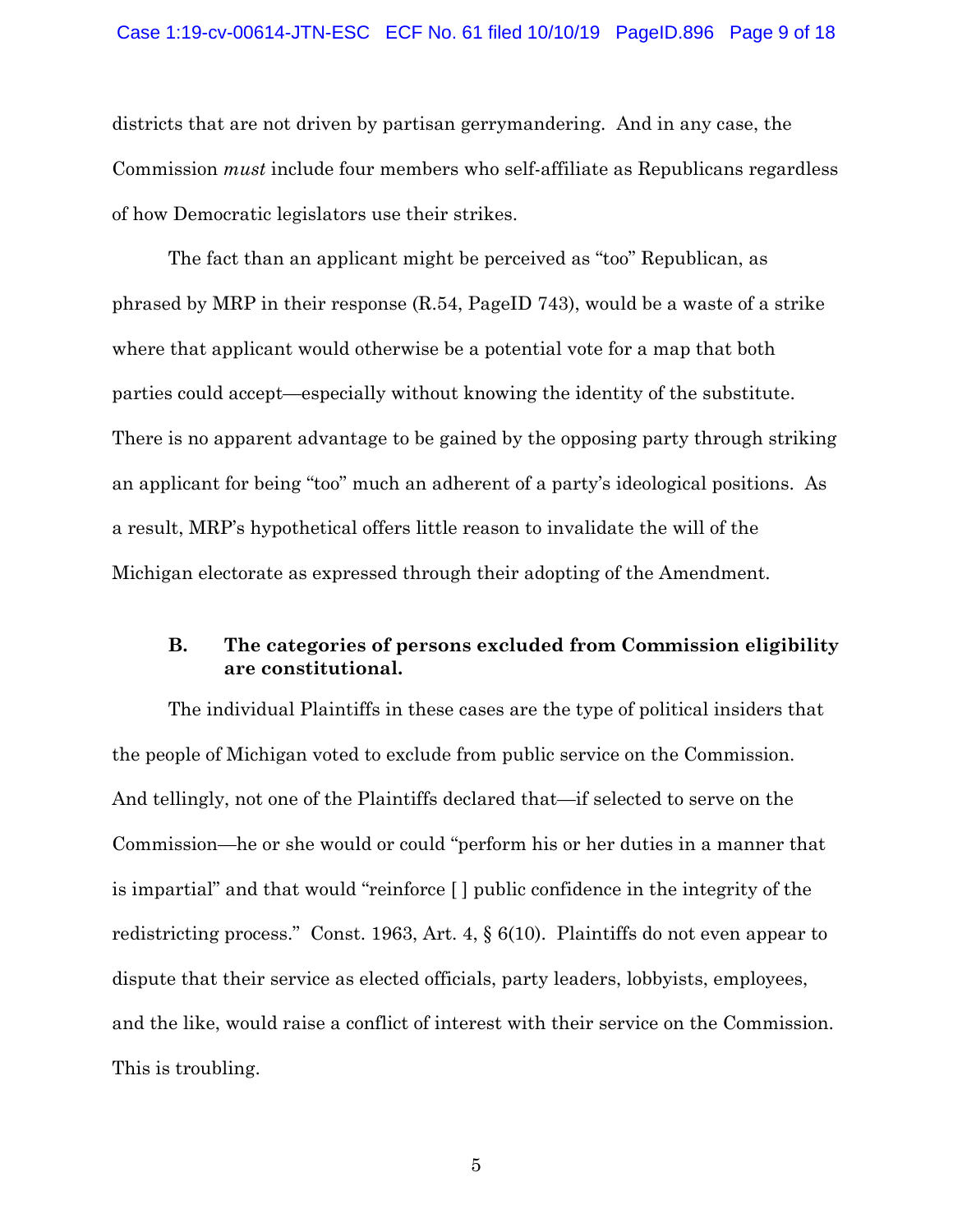As the Supreme Court has observed, conflict of interest laws are "directed at an evil which endangers the very fabric of a democratic society, for a democracy is effective only if the people have faith in those who govern, and that faith is bound to be shattered when high officials and their appointees engage in activities which arouse suspicions of malfeasance and corruption." *United States v. Mississippi Valley Generating Co.,* 364 U.S. 520, 562 (1961). Thus, federal and state governments "appropriately enact[ ] prophylactic rules that are intended to prevent even the appearance of wrongdoing and that may apply to conduct that has caused no actual injury to the [government]." *Crandon v. United States*, 494 U.S. 152, 164- 65 (1990). Laws "designed to prohibit and to avoid potential conflicts of interest in the performance of governmental service is supported by the legitimate interest in maintaining the public's confidence in the integrity" of government service. *Id.* 

Members of the Commission are public officers, more precisely state officers. And the eligibility requirements set forth in article 4,  $\S(6(1)(b)$  and (c) are prophylactic regulations designed to avoid real or potential conflicts of interest in the performance of the Commission's redistricting duties. Plaintiffs are not disqualified from service because they are engaging in or have engaged in partisan and nonpartisan political activity, but because they have, or can be perceived as having, acquired a biased interest in the outcome of the redistricting process.

Plaintiffs argue that rendering them ineligible to apply to be one of the four Republican members of the Commission burdens their political association rights. But the Supreme Court held long ago that a government employer, like the State of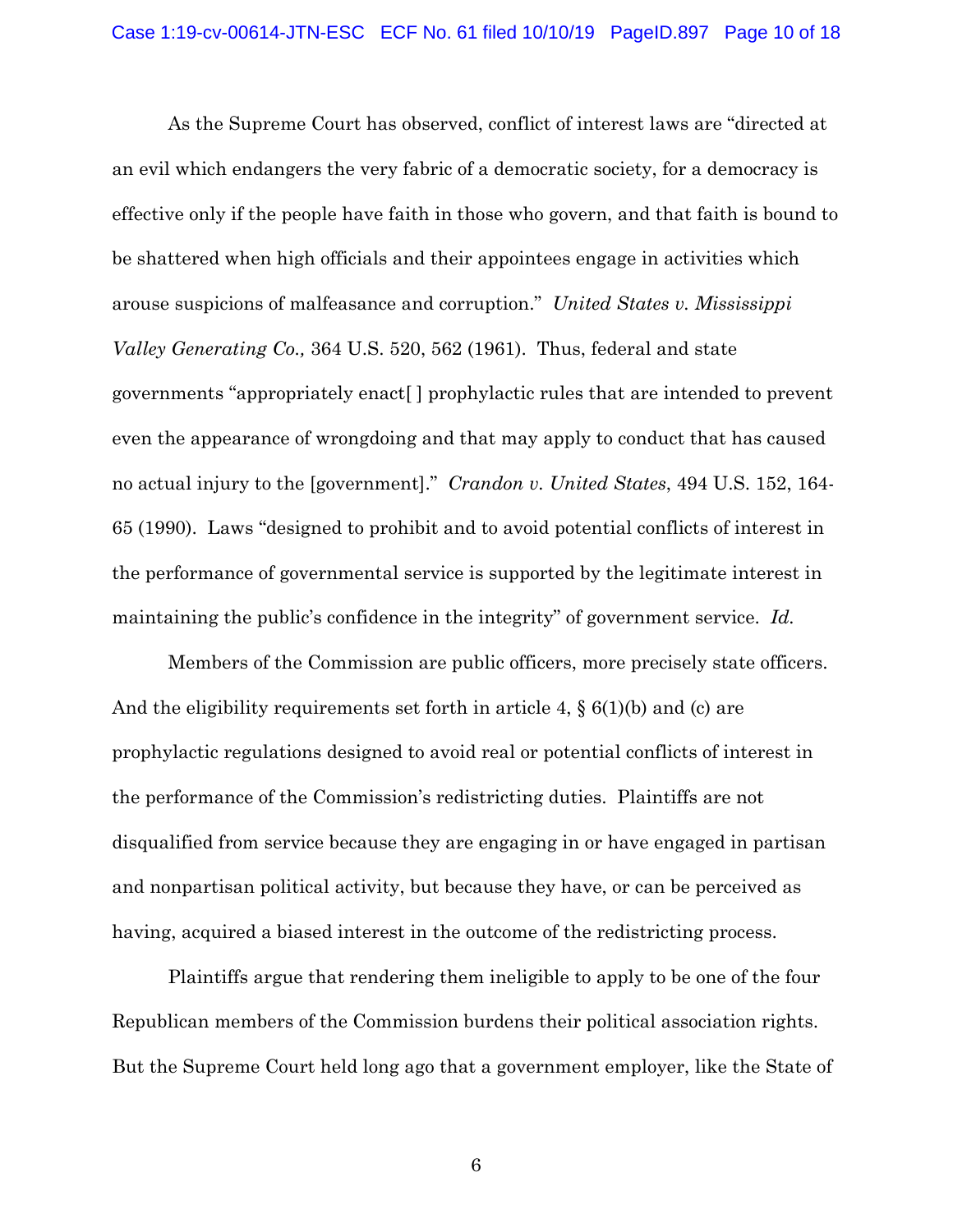Michigan, can circumscribe the rights of its employees to engage in political activity. *See, e.g*, *United Pub. Workers of Am. v. Mitchell,* 330 U.S 75, 99 (1947). *See also Loftus v. Bobzien*, 848 F.3d 278, 285 (4th Cir. 2017) (summarizing court decisions upholding political activity restrictions on public employees). As the Supreme Court noted then, a police officer "may have a constitutional right to talk politics, but he has no constitutional right to be a policeman." *Id.* at 99 n.34 (quoting *McAuliffe v. New Bedford*, 29 N.E. 517 (1892) (Holmes, J.)).

The same is true here. Neither Plaintiffs nor anyone else has a constitutional right to associate as a Republican (or a Democratic) member of the Commission. "Neither the right to associate nor the right to participate in political activities is absolute[.]" *U.S. Civil Serv. Comm'n v. Nat'l Ass'n of Letter Carriers, AFL-CIO*, 413 U.S. 548, 567 (1973) (citations omitted). If Michigan can constitutionally circumscribe the political activity of its state employees, it can likewise circumscribe or burden the political rights of those seeking appointment to a high-level, state office; here, through the application of the eligibility requirements to prospective Commission members. Like the restrictions upheld against an overbreadth challenge in *Letter Carriers*, the eligibility requirements help ensure the unbiased administration of Michigan law prescribing the redistricting process and avoid the appearance of impropriety. *Nat'l Ass'n of Letter Carriers*, 413 U.S. at 565-567. The infringement on Plaintiffs' associational rights is minimal as Plaintiffs may associate as Republicans in all other ways, just not as members of the Commission (at least for this redistricting cycle). And because the infringement is minimal, the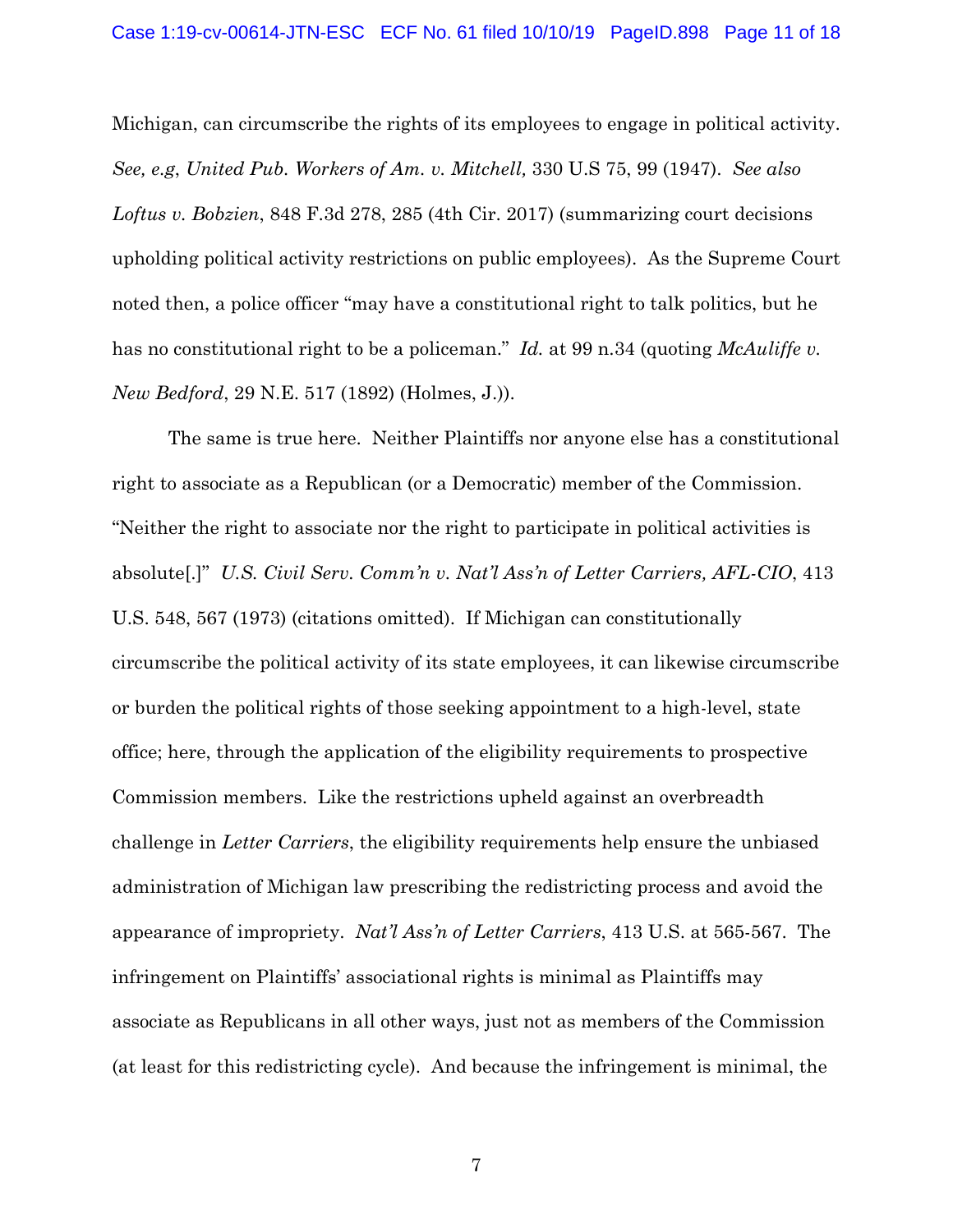MRP Plaintiffs' reliance on *Kusper v. Pontikes*, 414 U.S. 51 (1973) is distinguishable. (Doc. 48, MRP Resp., PageID.644).

The eligibility requirements, which function as conflict of interest provisions, fall within the ambit of the laws burdening political activity by public officers or employees upheld as constitutional by the Supreme Court. *See, e.g*., *Nat'l Ass'n of Letter Carriers*, 413 U.S. 548; *Broadrick v. Oklahoma*, 413 U.S. 601, 606 (1973); *Clements v. Flashing*, 457 U.S. 957 (1982). Surely if it is constitutional to compel a public employee or public officer to resign from office, *see Clements*, *supra*, it is constitutional to restrict who may apply or be eligible for an office in the first instance. Here, because the burden on Plaintiffs' rights is minimal, the State's legitimate if not compelling interest in preventing conflicts of interest on the Commission plainly outweighs that burden. Plaintiffs suggest the requirements are not narrowly tailored. But the requirements are tailored to individuals who have, or can be perceived as having, a private interest in the outcome of any redistricting plan. The fact that a regulation applies to many people does not mean it is not narrowly drawn. Because the requirements withstand First Amendment review, they withstand an equal protection analysis as well. *See, e.g., Clements*, 457 U.S. at 972.

The MRP Plaintiffs argue that the eligibility requirements are facially overbroad. (Doc. 48, MRP Resp., PageID.634). To prove an overbreadth claim, Plaintiffs must show substantial overbreadth, meaning the law prohibits a substantial amount of constitutionally protected speech "'both in an absolute sense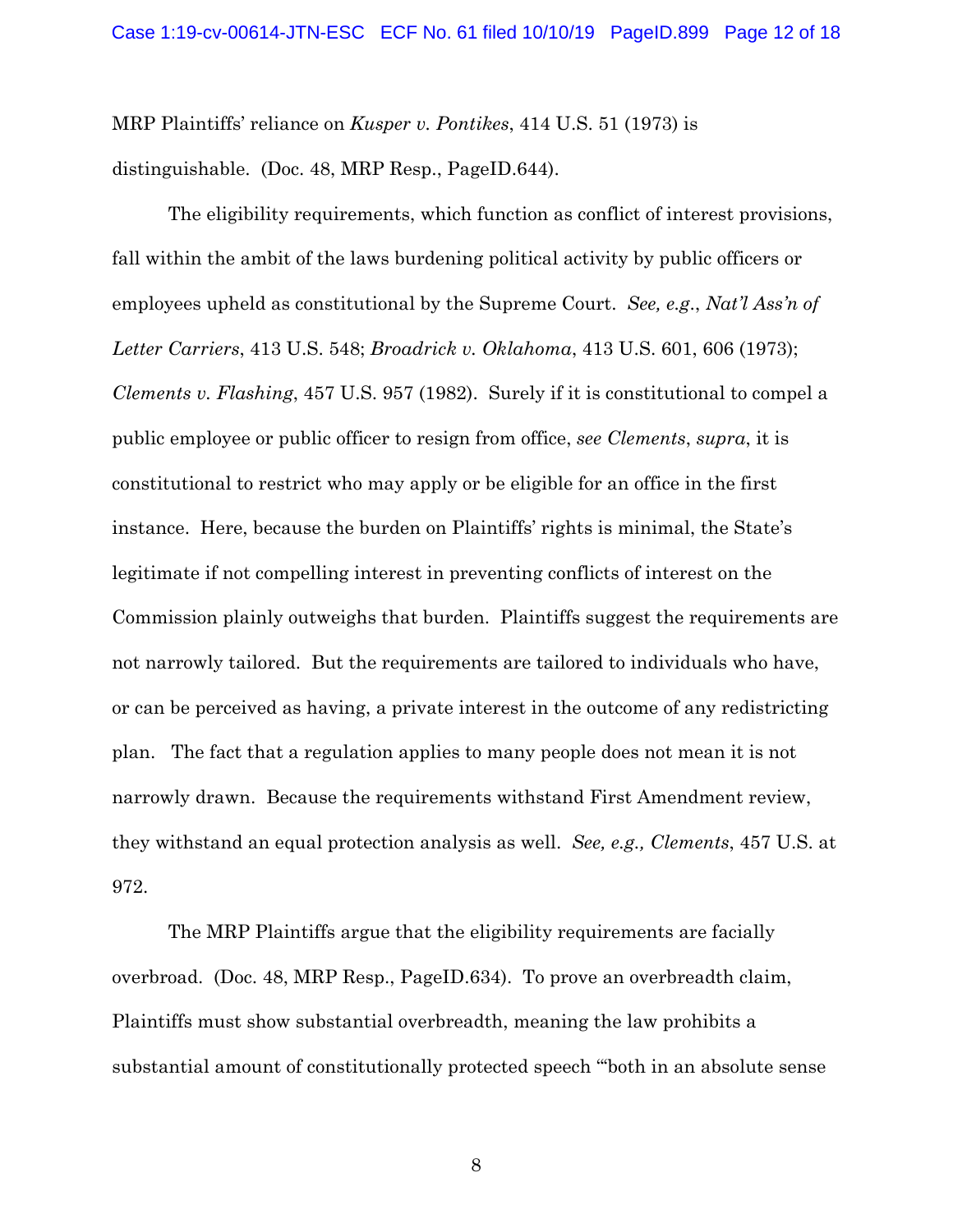and relative to the [law's] plainly legitimate sweep.'" *Carey v. Wolnitzek,* 614 F.3d 189, 208 (6th Cir. 2010) (intern citation omitted). Courts will not apply the " 'strong medicine' of overbreadth analysis where the parties fail to describe the instances of arguable overbreadth of the contested law." *Wash. State Grange v. Wash. State Republican Party,* 552 U.S. 442, 450 n. 6 (2008) (citation omitted). The plaintiff bears " 'the burden of demonstrating ... substantial overbreadth.' " *Connection Distrib. Co. v. Holder,* 557 F.3d 321, 336 (6th Cir. 2009) (quoting *Virginia v. Hicks,* 539 U.S. 113, 122 (2003)). A plaintiff " 'must demonstrate from the text of the statute and from actual fact that a substantial number of instances exist in which the law cannot be applied constitutionally.' " *United States v. Coss,* 677 F.3d 278, 289 (6th Cir.2012) (quoting *Am. Booksellers Found. for Free Expression v. Strickland,* 601 F.3d 622, 627 (6th Cir.2010)). A plaintiff may not "leverag[e] a few alleged unconstitutional applications of the statute into a ruling invalidating the law in all of its applications." *Connection Distrib. Co.,* 557 F.3d at 340.

To the extent Plaintiffs seek to challenge all eight of the eligibility requirements, Art. 4,  $\S$  6(a)(b)-(c), they need to plead and prove overbreadth as to each one. Neither the MRP Plaintiffs nor the Daunt Plaintiffs sufficiently plead an overbreadth claim as to each requirement, let alone any one of them. (Case No. 19- 00669, Doc. 1, MRP Compl., PageID.1-15, 18-20; Doc. 1, Daunt Compl., PageID.1- 29). Plaintiffs have not identified sufficient arguable instances of overbreadth of each of these contested requirements to bring an overbreadth claim. Plaintiffs have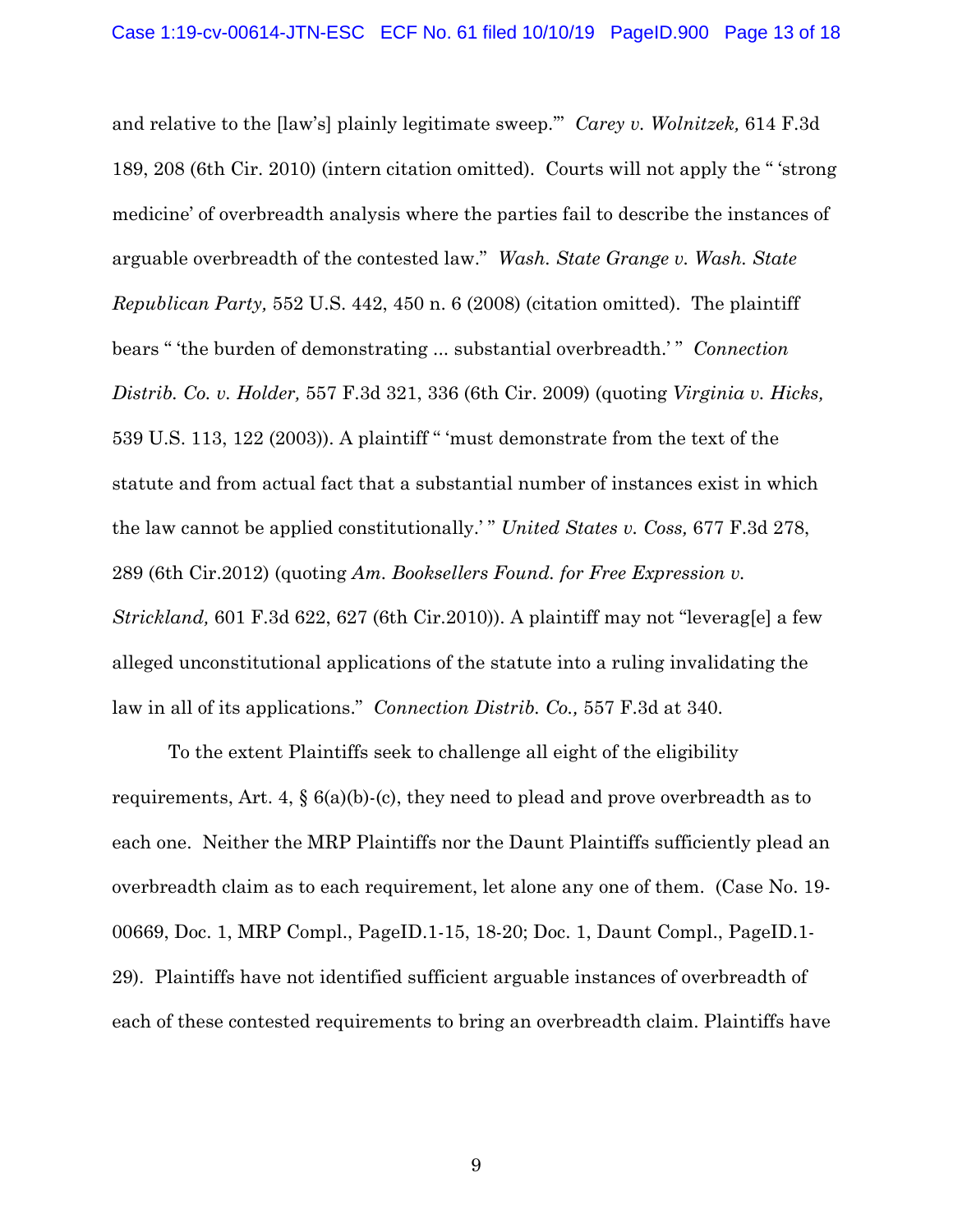failed to state claims showing that the eligibility requirements are unconstitutional, and their complaint should be dismissed.

## **C. The numerical composition of the Commission is constitutional.**

The MRP Plaintiffs argument regarding their viewpoint discrimination claim is difficult to follow. They contend that the Amendment imposes viewpoint discrimination by favoring applicants who express no affiliation with either major party, and that a "non-affiliating applicant" will be more likely to be selected as compared to an applicant from one of the major party-affiliating pools. (R. 54, PageID.754-755). Plaintiffs offer no mathematic support for this argument, but it does not appear to be consistent with basic probability. Under the Mich. Const. Art. 4, §6(2)(d)(ii), 60 applicants will be chosen from each pool of affiliating applicants and 80 will be chosen from the non-affiliating pool. So, Plaintiffs' argument here appears to rest on the questionable premise that 1/80 is a better chance than 1/60. But the odds of knowing whether any individual applicant will be selected is also contingent on the number of each category of applicant (Republican-affiliated, Democratic-affiliates, affiliated with neither) who apply, so this is pure speculation. In any event, Plaintiffs' argument simply fails to show that any advantage is being provided to non-affiliating applicants.

 The MRP Plaintiffs' response then reiterates their objection to more Commission seats being allocated to the non-affiliating pool. As stated in Defendant Benson's earlier brief, this argument overlooks that any redistricting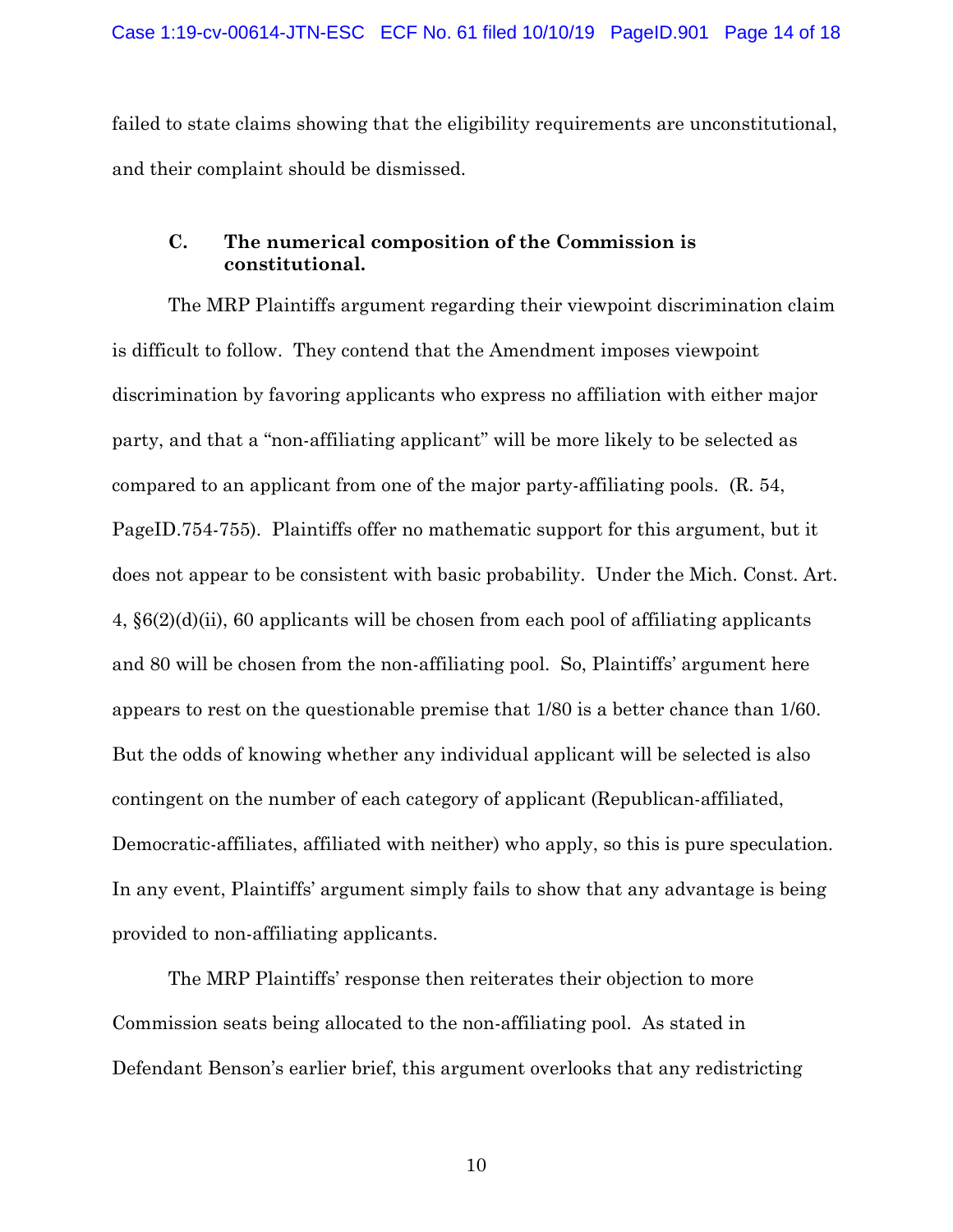plan must be approved by at least two members from each pool. Mich. Const. Art 4, § 6(14)(c). So, there is no advantage in having five members as opposed to four. Plaintiffs' argument also assumes that being "non-affiliated" is a unified viewpoint—thus requiring the Court to accept the absurd position that "nonaffiliating" commission members who separately affiliate with—for example—the Green and Libertarian parties share a unified viewpoint to the disadvantage of the Michigan Republican Party.

But moreover, Plaintiffs continue to erroneously equate being either Republican-affiliated or Democratic-affiliated as the opposite of being "not-affiliated with a major party," and thus fixate on the five non-affiliating seats as compared to the four allotted to those who affiliate with either major party. But, the opposite of "non-affiliating" is "affiliating"—that is, to whatever extent one assumes the existence of a unified "does not affiliate with either major party" viewpoint, the opposing viewpoint would necessarily have to be a *unified* "affiliated with either major party" viewpoint. Here, the Amendment provides for a total of eight members who affiliate with the major parties, and five who affiliate with any other party or no party. Again, Plaintiffs are not being disadvantaged on the basis of their viewpoint.

Simply put, while Plaintiffs have yet to clearly articulate what viewpoint they seek to claim is being disadvantaged, either approach is a losing argument—if they seek to claim a viewpoint as "Republicans," then they must be considered against any other political party or no party (an argument that fails because no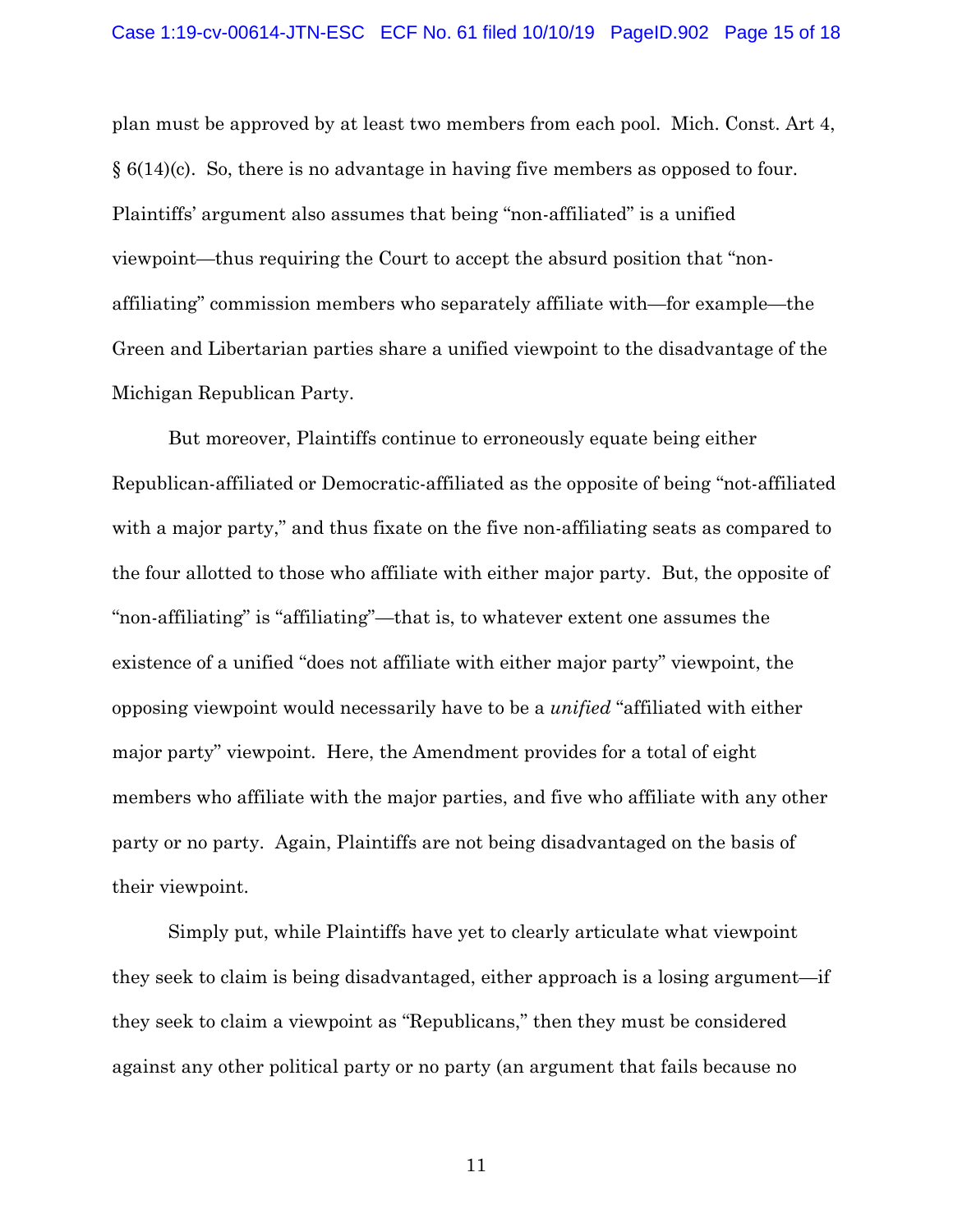other group is given any advantage), and if they claim a viewpoint of "those who have a major party affiliation," then they must be included with the Democratic party-affiliating members as a group, and as a result the 8 "affiliated" members outnumber the five non-affiliating members. But again, raw numbers of members is irrelevant where the plan must be approved by at least two members from each pool. Plaintiffs' viewpoint discrimination claim fails to state a claim and must be dismissed.

## **D. The limitation restricting Commission members from discussing the topic of redistricting outside of public meetings or written correspondence is constitutional.**

Plaintiffs offer no response to Defendant Benson's arguments. As stated in Defendant Benson's earlier brief, Plaintiffs have failed to show how they will suffer any "concrete and particularized" injury in fact as a result of the restriction on Commission members discussing redistricting with the public. *Lujan v. Defenders of Wildlife*, 504 U.S. 555, 560-61 (1992). Again, the restriction imposed by section 6(11) of the Amendment will have absolutely no effect upon the rights of these Plaintiffs, and so they have failed to establish legal standing to raise a challenge to its application.

Further, Plaintiffs have offered no response to the Secretary's argument that the United States Supreme Court in *Garcetti v. Ceballos*, 547 U.S. 410 (2006) upheld limitations on public officials' speech when they speak in their official capacity and are not speaking *as citizens* on a matter of public concern. Plaintiffs refer to *Pickering v. Bd. of Education*, 391 U.S. 563 (1968), but they fail to follow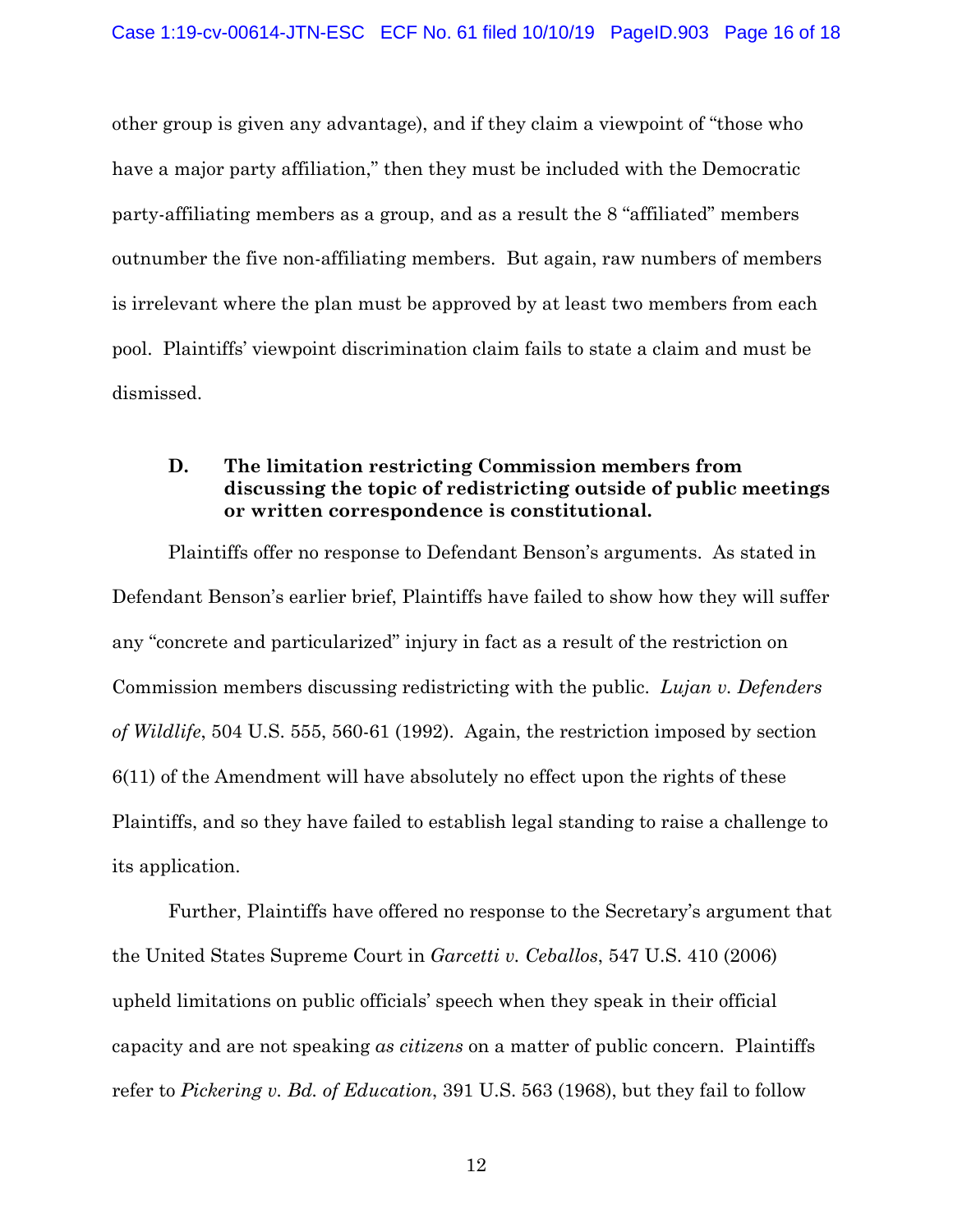through on the balancing test required by that case and its progeny. The Supreme Court's decisions since *Pickering* have sought to balance the individual and societal interests that are served when employees speak as citizens on matters of public concern and to respect the needs of government employers attempting to perform their important public functions. And the Supreme Court held in *Garcetti* that even when employees or public officers are speaking as citizens about matters of public concern, they may *still* be required to adhere to speech restrictions that are necessary for their employers to "operate efficiently and effectively." *Garcetti*, 547 U.S. at 419.

Plaintiffs have not shown how the interests of individual commissioners whom Plaintiffs are not and might never be—outweigh the need for the Commission to perform its function effectively and without misleading or inaccurate information being released to the public, and without outside parties attempting to influence the Commission members outside of public view. This restriction is little different than the requirement that jurors not discuss a criminal case. M. Crim. JI 2.12. This restriction, however, is even less restrictive than that of jurors, since some public discussion is expressly allowed, provided it occur during a public meeting or in writing. Mich. Const., Art. 4, §6(11). And, once the Commissioners' service is over, they would be free to discuss their experience with whomever they choose.

Because Plaintiffs have failed to refute, or even address, Defendant Benson's arguments, Plaintiffs challenge to Section 6(11) should be dismissed.